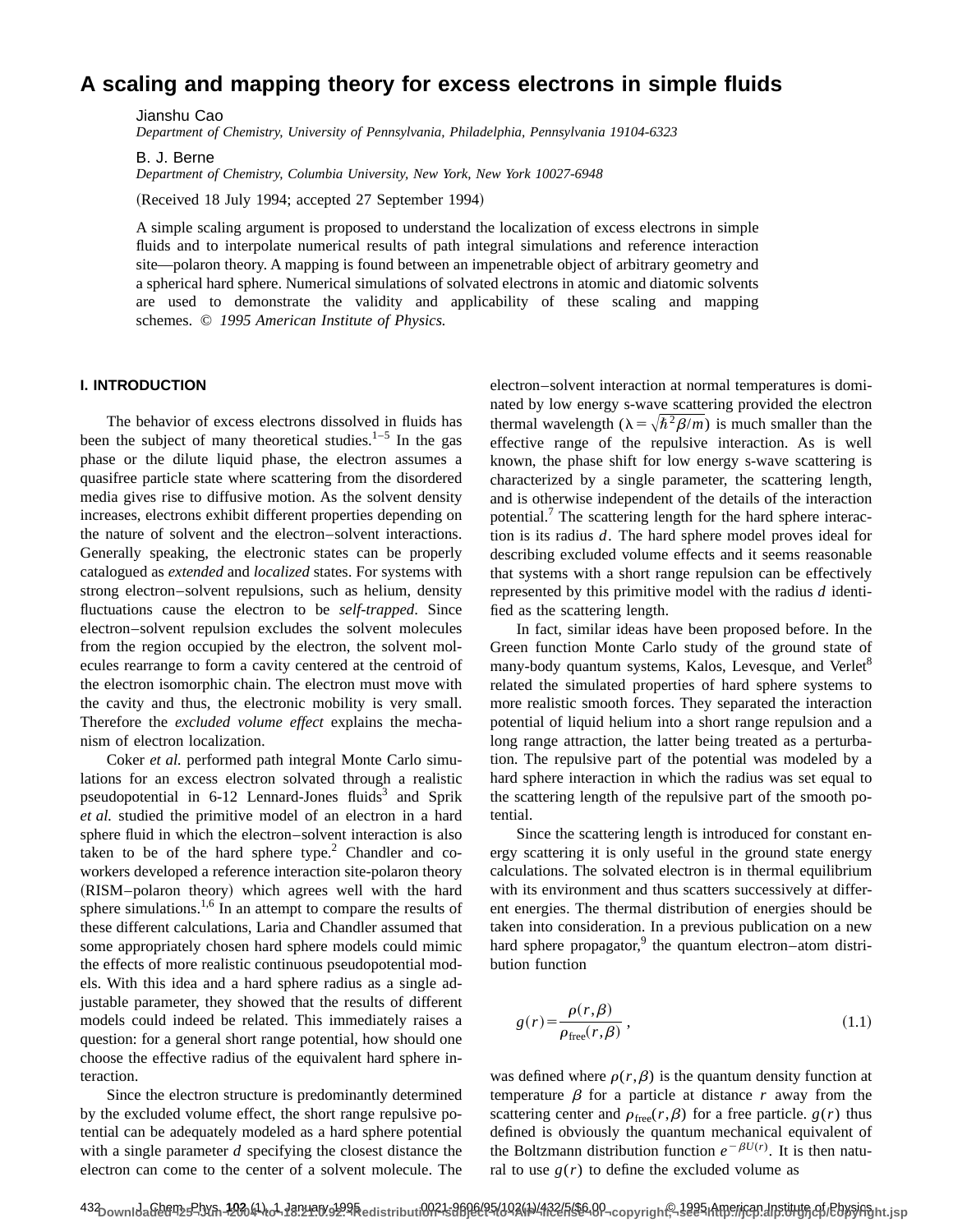$$
V_{\rm ex} = \frac{4\,\pi}{3} \, r_{\rm ex}^3 = \int \, (1 - g(r)) \, d\vec{r},\tag{1.2}
$$

where  $r_{\rm ex}$  is the exclusion radius. Obviously the equivalent hard sphere radius *d* is chosen so that the excluded volume of the hard sphere interaction equals that of the real potential, i.e.,

$$
V_{\text{ex}}^{\text{hd}}(d) = V_{\text{ex}}\,,\tag{1.3}
$$

where  $V_{\text{ex}}^{\text{hd}}$  denotes the excluded volume for a hard sphere. In the classical limit this relation gives the leading term in the WCA approximation.<sup>10</sup> As in the classical limit, Eq.  $(1.3)$ ignores solvent effects. In the low temperature limit, *d* reduces to the scattering length as suggested by Kalos *et al.*<sup>8</sup> Obviously, if two scattering centers have the same cross section, they will have the same excluded volume.

The argument is by no means limited to the mapping of a real potential to a hard sphere potential. In fact the definition of the effective hard sphere leads to a general scaling procedure. For the primitive hard sphere model the system is fully determined by the thermal wavelength of the electron  $\lambda$ , the electron–solvent hard sphere radius *d*, the solvent molecule diameter  $\sigma$  as seen by other solvent molecules, and the solvent density  $\rho$ . Therefore, for electrons solvated in liquids of the same kind, there should exist a universal scaling between the localization transition and some scaled number density.

In their discussion of the theory of electron conduction in disordered materials, Ioffe and  $Regel<sup>11</sup>$  suggested that the electron can be found in a quasifree state only when its mean free path is larger than its thermal wavelength. Mott further proposed that the electron will localize<sup>12</sup> when its mean free path equals the electron wavelength. Gee and Freeman<sup>13</sup> examined the limitations on the Ioffe–Regal and Mott criteria in the gas phase, and found both to be valid for gases like helium and hydrogen where the electron–solvent interaction is largely repulsive (hard-sphere-like), but less accurate for other solvents in which there are also attractive electron– solvent interactions. Thus this localization criterion will only be qualitatively useful when applied to most fluids.

The applicability of the Ioffe–Regel criterion to helium and hydrogen gases is apparently due to their net repulsive interaction with electrons, which can be modeled as hard sphere systems by the procedure described earlier. Then for the hard sphere interaction the cross section is proportional to the square of its radius, so that the Ioffe–Regel criterion can be expressed as  $\lambda d^2 \rho_{Mott}$ =constant. In gases like He and hydrogen the same constant is found but in gases with attractive interactions a different constants will be found depending on the strength of the attractions. Nevertheless, the implication of the criterion does lead us to define the effective density as

$$
\bar{\rho} = \rho d^2 \lambda,\tag{1.4}
$$

where the wavelength is given as  $\lambda = \sqrt{\hbar^2 \beta/m}$ . Also we denote the localization transition by the reduced correlation length

$$
\bar{R} = \frac{R}{R_{\text{free}}},\tag{1.5}
$$

where *R* measures the physical size of the electron isomorphic chain $14$ 

$$
R = \left\langle \left| \vec{r} \left( \frac{\beta \hbar}{2} + \tau \right) - \vec{r}(\tau) \right|^2 \right\rangle^{1/2}, \tag{1.6}
$$

with  $\tau$  being an arbitrary imaginary time. Then the universal scaling can be expressed as

$$
\bar{R} = F(\bar{\rho}),\tag{1.7}
$$

where F is a universal function. This relation captures the major contributions to the electron localization, such as, the quantum interference between different solvent sites, the solvent–solvent correlations, and solvent reorganization due to the presence of the electron. It ignores, however, the details of these factors because it is mapped onto a hard sphere system. The essence of the excluded volume effect is manifested by defining the effective density as the crucial scaling parameter. Numerical calculations based on the RISMpolaron model presented in the next section clearly support this hypothesis.

The use of the effective density  $[Eq. (1.4)]$  to predict the localization density proves to be qualitative, but its applicability as a scaling parameter in Eq.  $(1.7)$  is more general and reliable. Instead of trying to predict the transition density through a Mott criterion, we instead show that realistic systems scale according to Eq.  $(1.7)$ . This approach proves to be useful and effective.

Another interesting observation arises from studying excess electrons solvated in diatomic solvents. In classical mechanics, the cross section of a nonspherical hard target is equal to the geometric cross section, that is, the area of the disc that blocks the propagation of the incident particle, whereas in quantum mechanics, the low energy scattering is dominated by the s-wave which senses the isotropic (or orientationally averaged) potential energy surface. Thus the low energy limit of electron scattering from a nonspherical impenetrable object is equivalent to the scattering from a hard sphere with the same surface area. The predictions based on this mapping will be shown to agree well with diatomic calculations.

The hypothetical scaling method not only provides useful insight but also approximately predicts the transition density at which the electron localization occurs. For both RISM-polaron and PIMC calculations, the scaling and mapping method allows us to interconvert between two different systems by altering one or two parameters based on the excluded volume relation. One finds the optimal mapping if the equivalent system resembles the unknown system the most. Details are described later along with illustrative examples.

In the following two sections, we present numerical studies that demonstrate and verify the proposed scaling and mapping schemes.

### **II. SOLVENT OF SPHERICAL MOLECULES**

The electron–solvent pseudopotential used in the simulations of Coker *et al.*<sup>3</sup>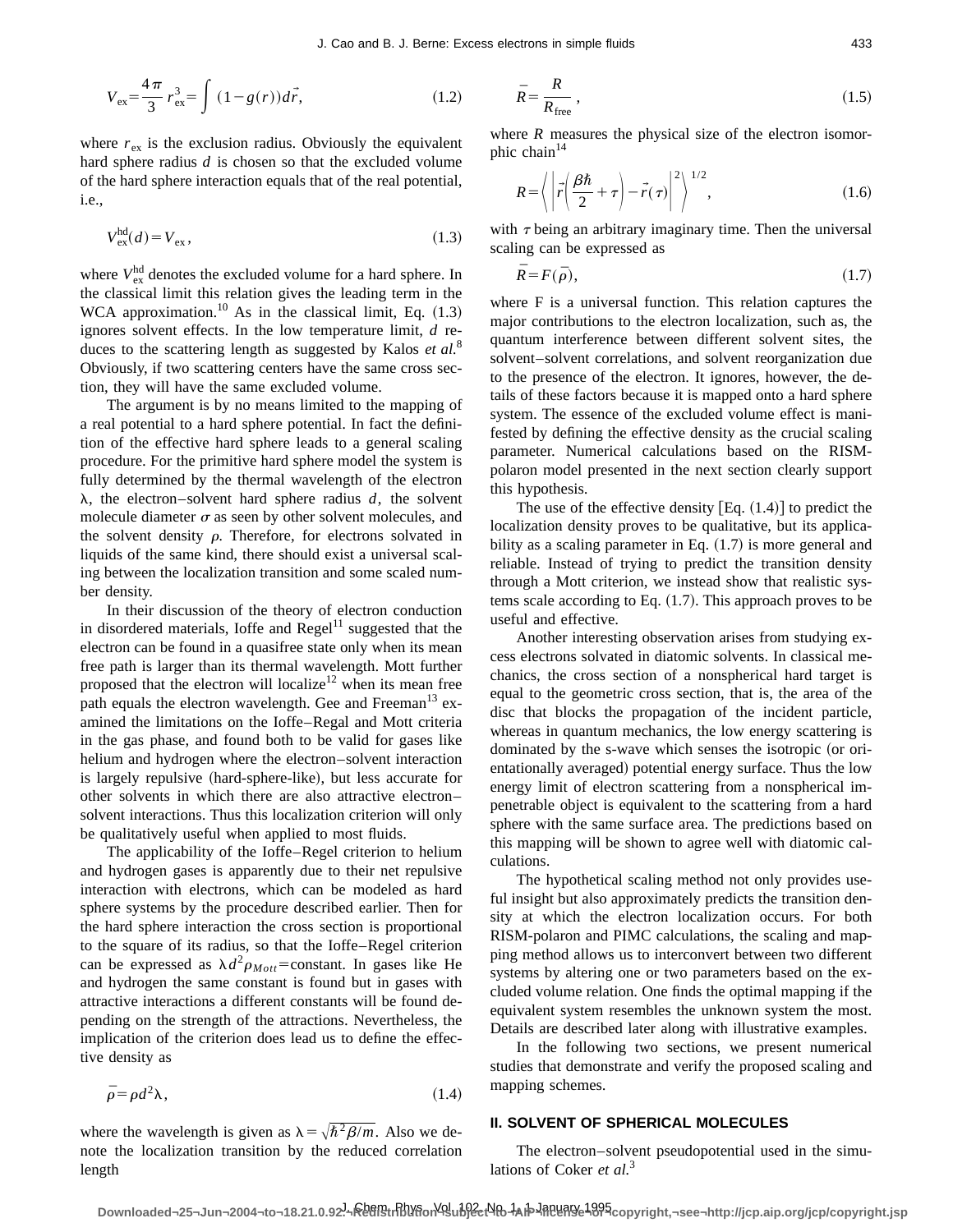

FIG. 1. The quantum distribution function  $g(r)$  defined by Eq. (1.1) for the electron–helium pseudopotential Eq.  $(2.1)$  at temperature 309 K and for a hard sphere potential of radius  $d=0.48$  and at wavelength  $\lambda=6.0$ . The parameters of path integral simulations can be found in the text.

$$
U(r) = \frac{A}{r^4} \left[ \frac{B}{C + r^6} - 1 \right],
$$
\n(2.1)

was used where A, B, and C are 0.655, 89 099, and 12 608, respectively (in the atomic units). The quantum distribution function  $g(r)$  defined in Eq.  $(1.1)$  for an electron at the simulation temperature 309 K was calculated for this potential [Eq.  $(2.1)$ ]. The staging Monte Carlo technique<sup>14</sup> was employed to generate a sequence of free particle paths. The Boltzmann factor  $exp[-\beta \Sigma_i^P U_i/P]$  was evaluated at each point on a fine grid of  $r$  and then averaged over  $10<sup>5</sup>$  path integral configurations of discretization number  $P=1000$ . For a hard sphere potential, much faster convergence can be achieved with *P* less than 50 if the new hard sphere propagator<sup>9</sup> is used. Laria and Chandler<sup>15</sup> assumed for the potential given in Eq.  $(2.1)$  an equivalent primitive model of electron wavelength  $\lambda=6.0\sigma$  and radius  $d=0.48\sigma$  with  $\sigma$ =2.556 being the diameter of the solvent LJ potential. In



FIG. 2. The reduced correlation length  $\overline{R}$  of Eq. (1.2) from RISM-polaron calculations as a function of reduced solvent density  $\rho^*$ . The results are given for the primitive model of  $d=0.5$  at wavelengths 4.0, 6.0, 10.0, and 16.0.

the rest of this paper and in the figure captions the unit of length is taken as  $\sigma$ , the diameter of the hard sphere solvent.

In Fig. 1 the quantum distribution functions  $g(r)$  for both the potential given in Eq.  $(2.1)$  and for the equivalent hard sphere potential are plotted. The similarity of the two curves is evident although the potential surfaces themselves are very different. The calculated excluded radius  $r_{\rm ex}$  is 2.75 $\sigma$  for the potential Eq. (2.1) and 2.9 $\sigma$  for the equivalent hard sphere. Therefore a smaller radius *d* would seem to be required.

To test the validity of the scaling hypothesis, we carried out RISM-polaron calculations on the primitive model with  $d=\sigma/2$ ,  $\sigma$  being the solvent–solvent hard sphere diameter. Readers are referred to the papers by Chandler and coworkers for details of the RISM-polaron theory and the numerical algorithm.<sup>1,6,15</sup> In Fig. 2 the reduced correlation length  $\overline{R}$  is plotted as functions of reduced density (defined as  $\rho^* = \rho \sigma^3$ ) for thermal wavelength  $\lambda = 4\sigma$ ,  $\lambda = 6\sigma$ ,  $\lambda = 10\sigma$ , and  $\lambda=16\sigma$ . In Fig. 3 the same set of data is plotted as functions of the effective density  $\bar{\rho} = \rho d^2 \lambda$ . Obviously the three widely separated curves in Fig. 2 come much closer to overlapping than in Fig. 3 after the density axis is rescaled. This convergence demonstrates the adequacy of the universal scaling relation Eq.  $(1.7)$ .

As observed in Fig. 2, the localization transition occurs at  $\rho^*=0.3$  for  $\lambda=6\sigma$  and at  $\rho^*=0.15$  for  $\lambda=10\sigma$ . This indicates that the effective transition density is at  $\bar{p}=0.4-0.5$ . Making use of the universal relation Eq.  $(1.7)$ , we can predict the transition region. In Fig. 4 the top curve stands for the upper bound and the bottom curve stands for the lower bound of the transition region. Since at small electron thermal wavelengths the number density is scaled by a parameter, the transition region will occur at high density and with a broad width. Concomitantly at large thermal wavelengths the transition will occur precipitously (with a narrow width) at a low density.

The estimation of the transition region is by no means accurate compared with systematic simulation studies. When does it hold and what factors are left out?



FIG. 3. The same reduced correlation function length  $\bar{R}$  as a function of the effective solvent density  $\bar{\rho}$ . The convergence of the three curves corresponding to wavelengths 4.0, 6.0, 10.0, and 16.0 affirms the scaling hypothesis Eq.  $(1.7)$ .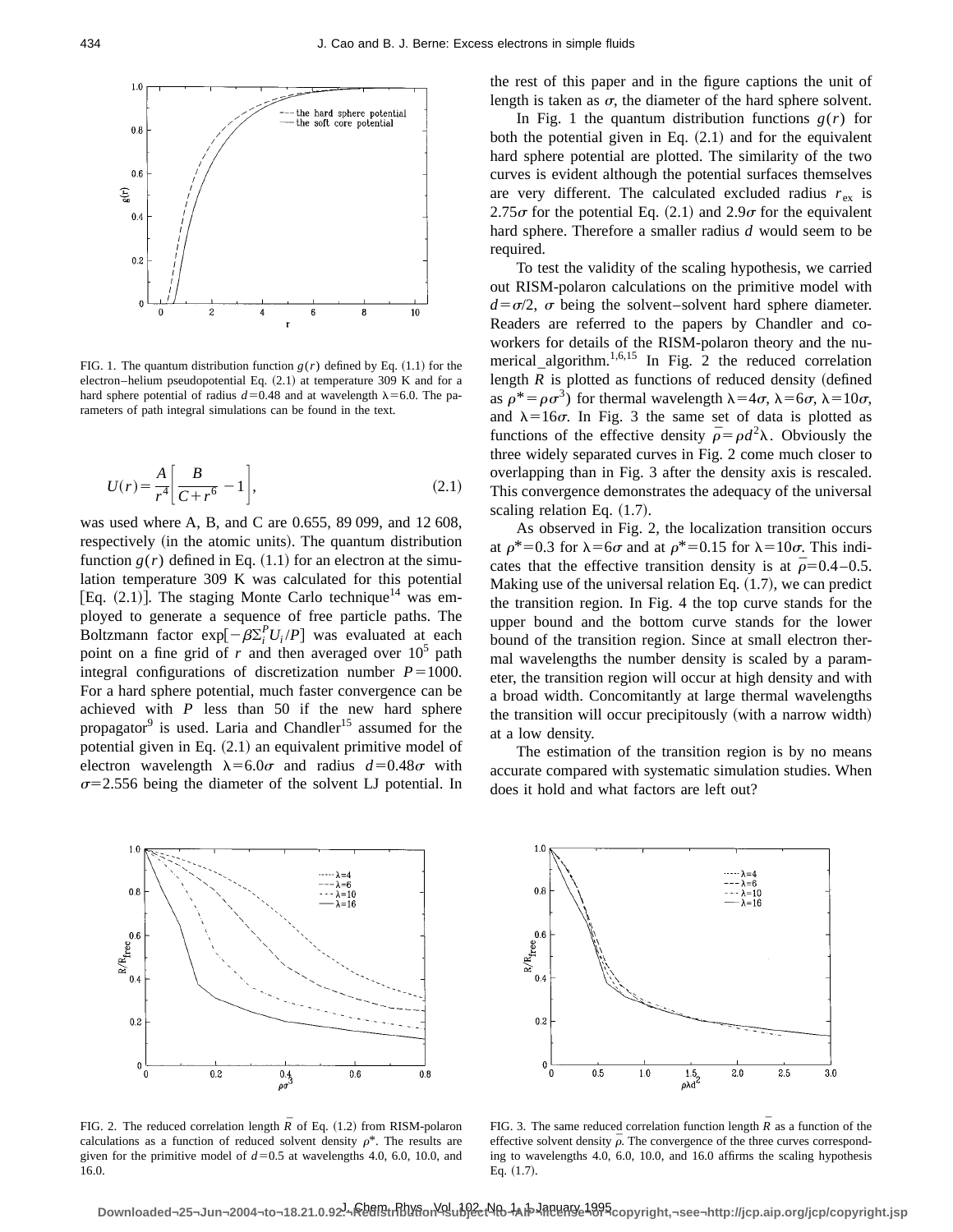

FIG. 4. The transition region of electron localization predicted by the universal scaling relation Eq.  $(1.7)$ .

 $(a)$  Unlike classical dynamics, the full quantum distribution in the presence of multiple solvent molecules of a particular configuration does not equal the product of quantum distribution probabilities for each molecule of the same configuration. If we compare different potentials all having the same excluded volume at the same temperature, the difference due to many body interference is minimized [see  $(b)$ below]. But if we compare systems of different electron– solvent potentials with the same excluded volume but at different temperatures, there will be nonlinear dependence on the solvent density [see  $(d)$  below]. This is responsible for the discrepancies observed in Fig. 3.

(b) Although the idealized hard sphere potential and a realistic potential such as Eq.  $(2.1)$  are very different, the quantum distribution function  $g(r)$  in Fig. 1 can be very similar if the excluded volumes are approximately the same. The quantum dispersions smear out the details of local potential.

~c! The quantum distribution functions exhibit smaller curvature as the wavelength increases.3 However, based on the universal scaling, we reason that the effective density is the primary parameter which determines the collective formation of a cavity and the electron correlation function regardless of the details of electron–solvent interaction, solvent–solvent correlation, and other factors.

(d) The simplicity of the definition of  $r_{\rm ex}$  arises from ignoring solvent effects. Following the WCA approximation, one can devise a theory which introduces the solvent density as an additional variable in the relation Eqs.  $(1.2)$  and  $(1.3)$ such that the many-body effects of the solvent molecules can taken into account.

In practice, we can infer the reduced correlation length *R* of a given system from numerical data of another system according to the scaling. The method also helps to compare the RISM-polaron calculations with the realistic simulations. In addition, a realistic electron–solvent potential can be separated into a short range repulsion, which defines the equivalent hard sphere radius in Eq.  $(1.3)$ , and a long range interaction, which can be incorporated directly into the RISM-polaron calculations.<sup>16</sup>



FIG. 5. The excluded length  $r_{\text{ex}}$  as a function of bond length  $L$  at electron wavelength  $\lambda = 6\sigma$ . The circles represent the results of a diatomic model with  $d=0.5$ ; the line is the predictions of the corresponding atomic model with  $\bar{d}$  defined by Eq. (3.1).

#### **III. DIATOMIC SOLVENT**

As far as low energy scattering is concerned, an impenetrable object of arbitrary geometry is equivalent to a hard sphere of the same surface area. Consider a model diatomic molecule composed of two hard spheres of radius *d* with their centers separated by the bond length *L*. The surface area is equal to that of a hard sphere of radius

$$
\bar{d} = d\sqrt{1 + L/2d}.\tag{3.1}
$$

Since the quantum distribution function for the diatomic molecule is not isotropic, an orientational average is introduced in the definition of  $g(r)$ , giving

$$
g(r) = \frac{1}{4\pi} \int \frac{\rho(\vec{r}, \beta)}{\rho_{\text{free}}(r, \beta)} d\Omega.
$$
 (3.2)

The hard sphere propagator is modified accordingly so that the short time propagator for a particular path segment is determined only by the closer sphere. This idea can be used to simulate a hard sphere solvent for which the electron bead senses the closest hard sphere.

Path integral calculations were performed for a model diatomic fluid with  $d=0.5\sigma$ , and for the corresponding hard sphere with the radius given by Eq.  $(3.1)$ . The excluded length  $r_{\text{ex}}$  thus calculated is plotted in Fig. 5 as a function of bond length *L* for wavelength  $\lambda=6\sigma$ . The results are in remarkable agreement.

Furthermore, the surface mapping is tested in the context of the scaling relation: The same excluded radius given by the mapping equation  $(3.1)$  will predict the same reduced correlation length provided the solvents are the same as well. The calculations were carried out based on the RISMpolaron theory. It turns out that only a small modification is required to formulate the atomic RISM-polaron equations for the case of polyatomic molecular solvents. Assuming that the molecule consists of  $n_A$  bonded hard-sphere sites, we can recast the RISM-polaron equation in terms of the SSOZ solution of the solvent,  $17$  giving